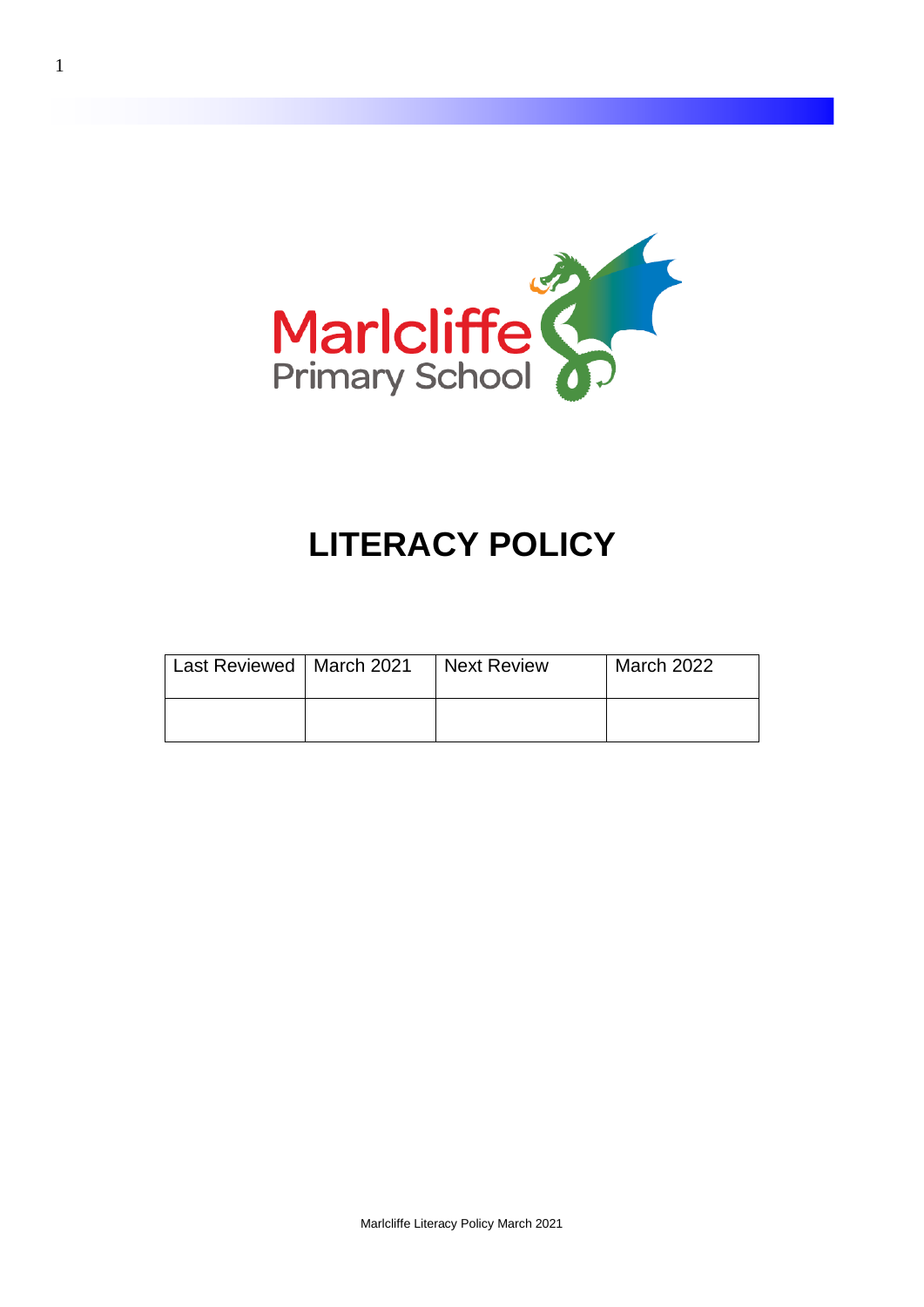# **Marlcliffe Primary School Literacy Policy**

#### **Introduction**

This policy outlines our approach to the development of language in communication (speaking and listening) reading and writing. It is for staff, parents and governors. Review and revision will be on-going. In addition to the guidelines, it attempts to encourage further discussion and reflection. Consideration of the policy should develop an awareness of the elements that combine to ensure good practice.

#### **Aims**

- To provide a language rich environment that promotes a culture of communication, reading and writing;
- To develop in pupils an interest in and a love of books and literature that will not only support their learning across the curriculum but also enrich their lives;
- To value and use books as a basis for learning, pleasure, talk and play;
- To teach children the craft of writing, including handwriting, in order to develop the confidence and skills to write well for a range of purposes and audiences;
- To teach the basics spelling, handwriting, grammar and punctuation to ensure accuracy within creativity:
- To foster in pupils the confidence, desire and ability to express their views and opinions both orally and in writing;
- To raise the standards of communication, reading and writing so that every child makes good progress;
- To value and celebrate diversity in culture and language.

#### **Learning & Teaching**

At Marlcliffe Primary we use the New National Curriculum as a basis for our planning within the subject and expect all teachers to follow this principle. Literacy is taught on a daily basis from Y1 to Y6 for approximately 7 to 8 hours per week, split between embedded grammar, spelling, writing and whole class reading sessions. This is more flexible in reception but a similar amount of time is spent on literacy skills which are also covered via continuous provision.

In Foundation stage, communication and language development is one of the three prime areas of learning. Emphasis is on teaching Literacy through stories and books; through topic links; child initiated learning through play, plus adult intervention; and demonstration and use of language. In Y1 – 6 teaching and learning usually takes place within a whole class although setting may be used in Y6 if appropriate. These groups are fluid and through continuous assessment for learning, children are allocated to different groups depending on their needs. Within all year groups children's learning is mainly in ability groups in their class, with differentiated tasks and support, but will also include independent and partner work. Good practice in reading and writing is shared and modelled in whole class teaching.

Teachers use a variety of interactive teaching methods to deliver the curriculum and achieve set learning objectives.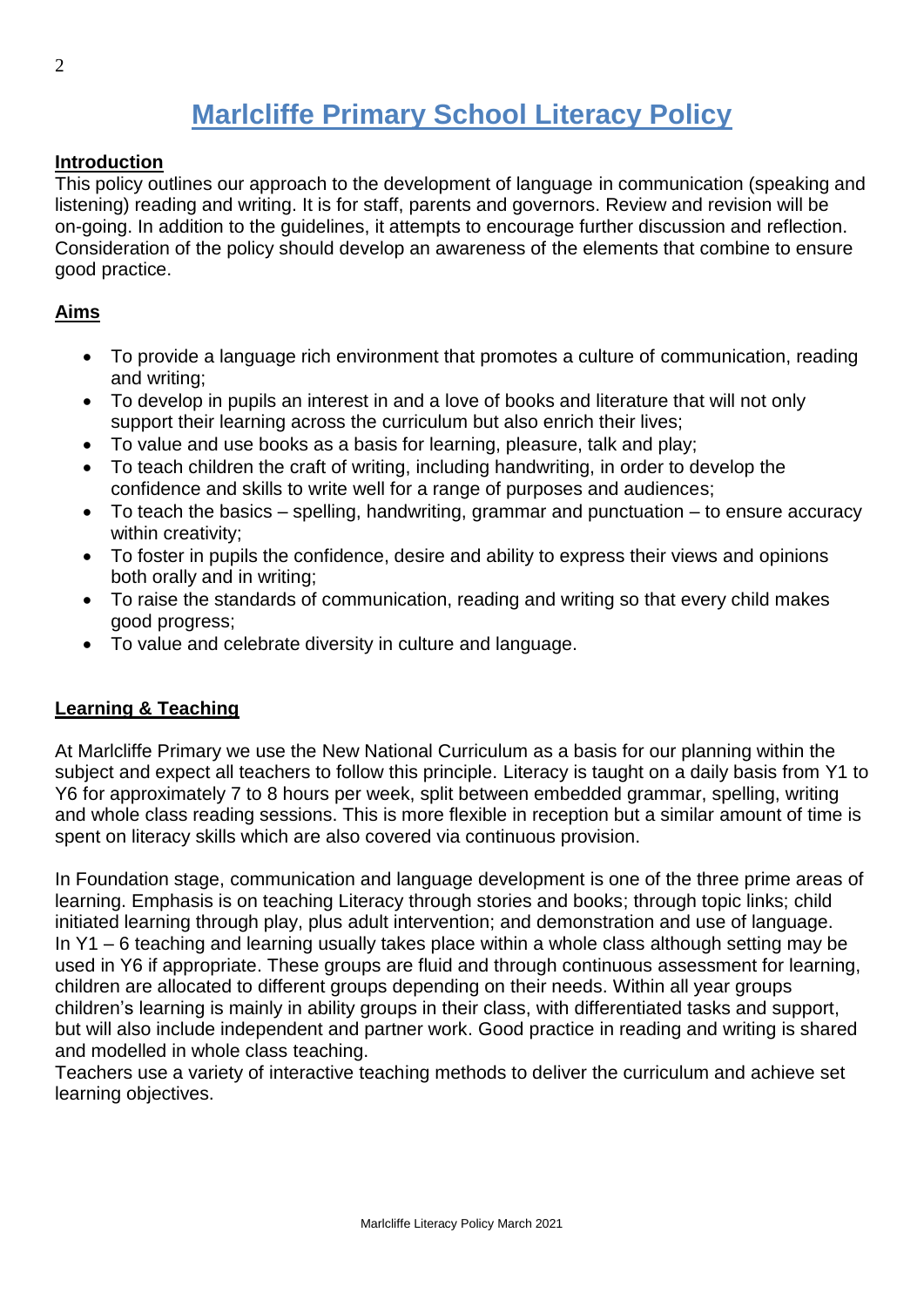### **Reading**

#### **Whole Class Reading Sessions**

These take place daily in all Ks2 classes; the teacher models the reading process to the whole class as an expert reader, providing support. Teaching objectives are pre-planned and sessions are characterised by explicit teaching of specific reading strategies, oral and written response from children and high levels of collaboration. The children join in, where appropriate with the reading of the text. The texts selected are quality texts that reflect the teaching objectives. Key stage 1 and year 3 and year 4 focus mainly on reading fluency and vocabulary in order to support comprehension skills further through school. Question types with characters are used across the key stage to aid consistent teaching and learning. A balance of both fiction and non-fiction high quality and ability appropriate texts are included.

#### **Guided reading**

This is mainly used in Foundation, key stage 1 and for children working below the expected level in Y3 and Y4, or well below the expected level in Y5 and Y6.

Guided reading takes place as part of a guided session at least once a week for each child within a group. During guided reading, the responsibility for reading shifts to the learner. Guided reading takes place with a group of children of similar ability. During a guided reading session, the children read and respond to a challenging text with the teacher supporting. Texts of graded difficulty are carefully chosen and matched to the reading ability of the group. It is intended that guided reading provides a forum for children to demonstrate what they have learned about reading and to develop further and extend their reading and comprehension skills. The guided reading session also includes other reading opportunities and activities for children not in the teacher focus group.

#### **Individual reading**

Children have access to ability appropriate books to support the development of their individual reading skills. Children start taking levelled reading books home in FS and continue to do so until they become competent independent readers achieving a secure level in reading. They can then choose from a wide variety of books from the KS2 library and their classroom library.

In FS and KS1 the children take home books from the reading scheme collections that are allocated to the classes. Parents come into school in the morning and sign books out to read with their children at home. In KS2 children are expected to continue home reading and will sign out their own readers. This is monitored by staff to ensure home reading is supporting reading at school.

Reading is not restricted to the Literacy or reading lessons. Many opportunities are provided for children to practise and extend their reading in other subjects. Reading for pleasure and enjoyment is given a high priority and sufficient time is set aside for this. All classrooms have reading areas and initiatives to encourage further reading.

Whenever possible, 1-1 extra reading is provided, especially to boost basic reading skills for children who are working below age related expectations. We use Reading Recovery sessions (3 x 30 mins a week) for some children in Y1 and Y2. We have a team of reading volunteers who give additional support to identified children.

#### **Phonics**

As part of the Literacy lesson, children are taught the principles and practice of phonics following the guidance of Letters and Sounds, the new National Curriculum and the school spelling scheme. Phonics is taught in ability groups across reception and KS1. Generally, the Foundation Stage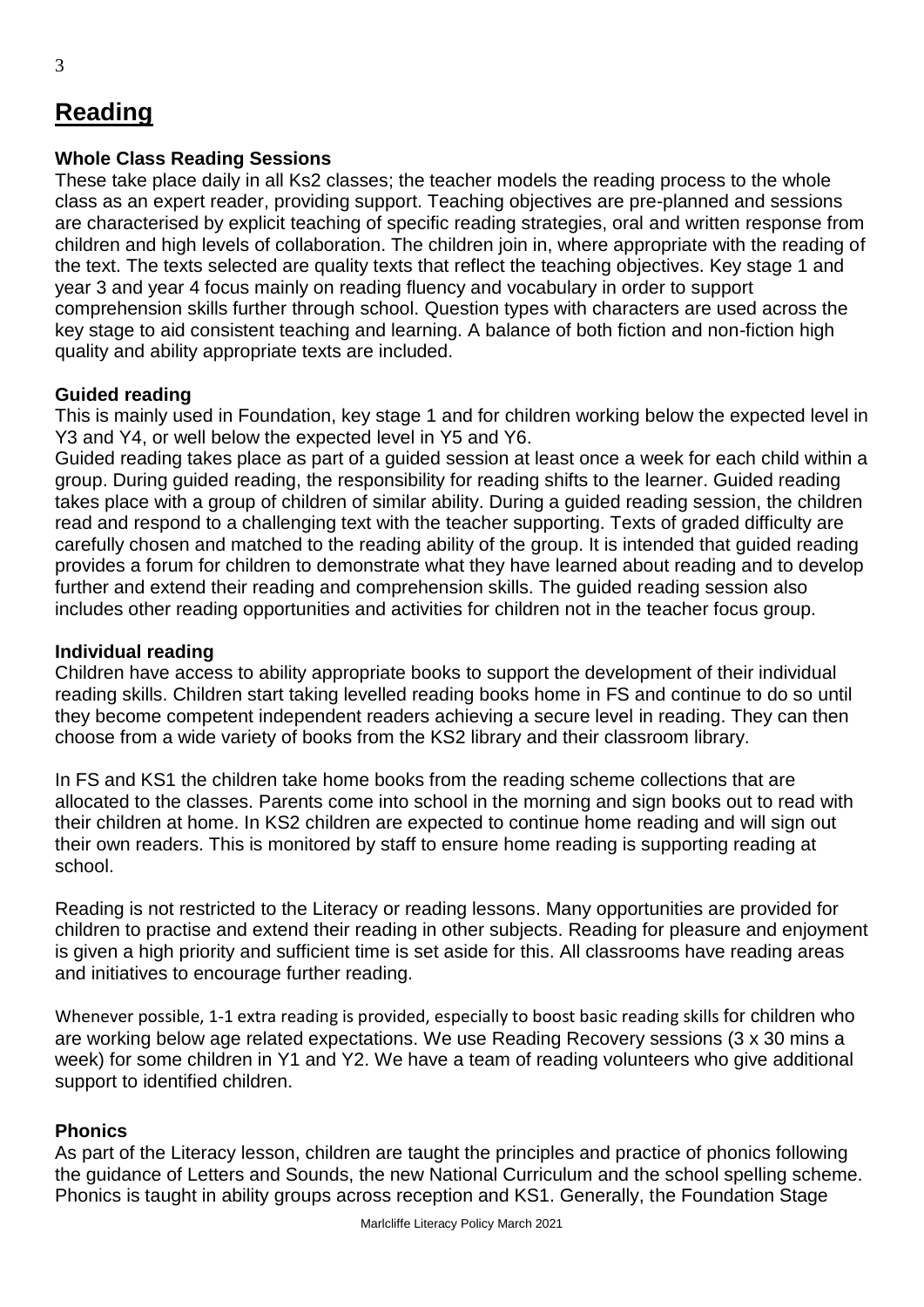starts at Phase 2 and continues to Phase 3; Year 1 continues with Phase 3 up to Phase 5 and Year 2 continues with Phase 5 to Phase 6. The children are tested at the end of each phase and will not move on until they have completed and passed the assessment.

The teaching of phonics is key to children developing their reading and will be continued into KS2.

#### Assessment:

Children in Year 1 have to undertake a national phonics assessment in the summer term. If they do not reach the required level at the end of Y1, they have to repeat the test at the end of Y2.

Level descriptors for reading are used to record the National Curriculum levels or steps that each child is working at - guided reading is used predominantly to assess specific learning focuses on these descriptors so contributes to these decisions.

More formal testing using SATs style papers from Y2 also forms part of the teacher assessment as well as giving children practice at writing answers to questions.

### **Communication (Speaking and Listening)**

This is not taught discretely but rather a variety of speaking and listening skills are encouraged across the curriculum, particularly in reading, through paired and group work and collaborative learning.

#### **1. Word & language games**

Talk games and activities are used to develop vocabulary, punctuation, spelling and grammar, as well as looking at writing structures such as settings in stories, introductions in reports. Many of these games are interactive using ICT such as class whiteboards.

#### **2. Paired talk**

Children use talking partners to articulate their ideas and make focused oral responses and questions during learning times.

#### **3. Drama**

Drama can be used as part of literacy lessons and can take place effectively within a classroom space but teachers are encouraged to use the drama studio. The development of dramatic skills for each pupil should:

- enhance their ability to communicate in English
- allow them to express deeper feelings and emotions
- encourage them to work collectively
- build their confidence in 'performing' in front of an audience
- hot-seating techniques help children understand the character in role

There will be drama productions each year which may include Christmas KS1 performances and a Year 6 performance at the end of the Summer Term. Other smaller performances may be planned throughout the year.

#### **Early Speaking and Listening Skills**

Marlcliffe Literacy Policy March 2021 As part of the foundation stage curriculum, speaking and listening forms the basis for the majority of both focused and continuous provision activities. It is built into lessons in all areas of the curriculum in order to provide good models for the children. Communication and language is one of the three prime areas of learning. It "involves giving children opportunities to experience a rich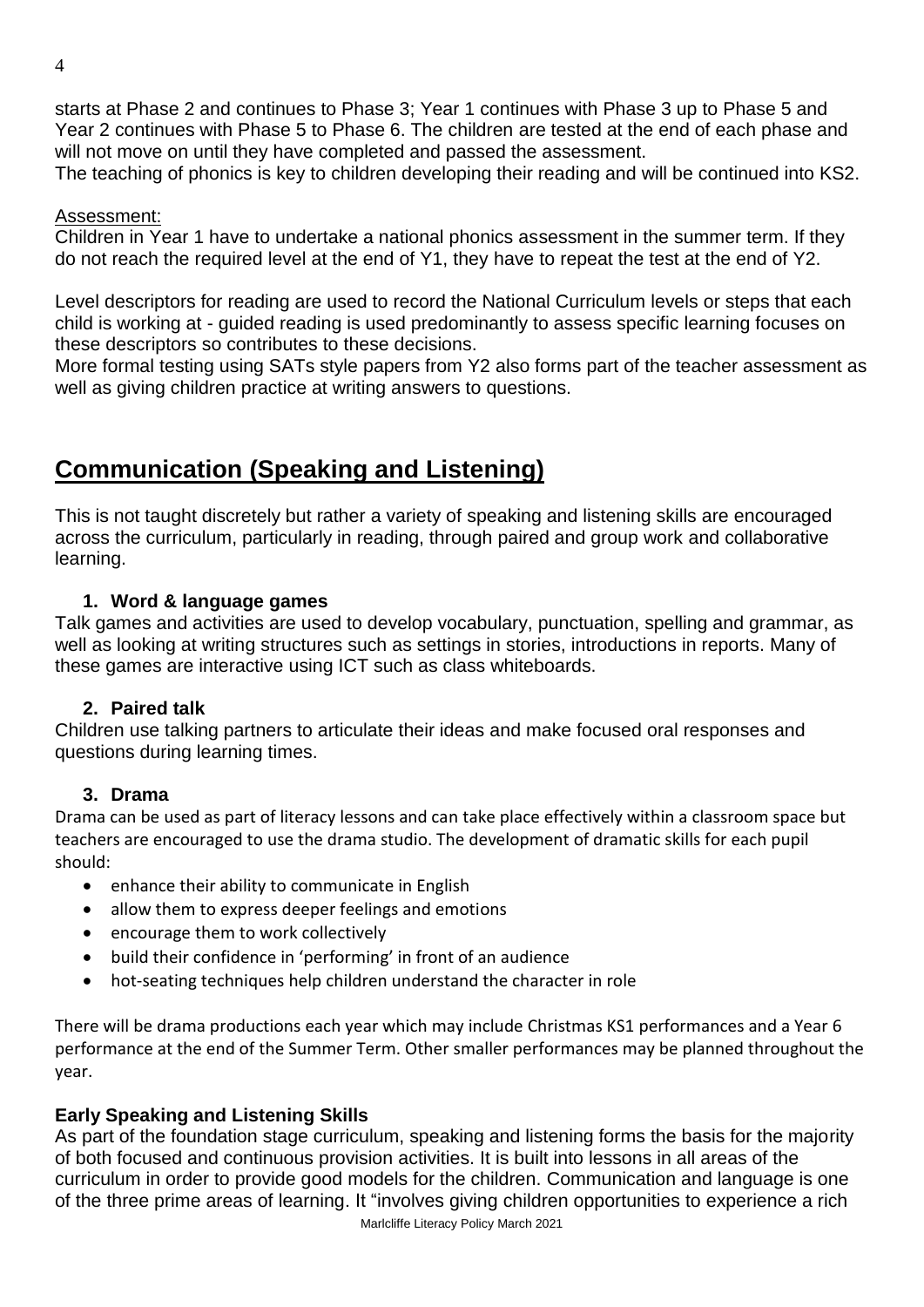5

language environment; to develop their confidence and skills in expressing themselves; and to speak and listen in a range of situations." EYFS Statutory Framework 2017

## **Writing**

#### **Basic Skills**

This is an area of focus across the whole school in line with curriculum expectations and as a result of monitoring and evaluation systems.

Literacy lessons cover and reinforce the basic skills of spelling, handwriting, presentation, grammar and sentence structure both in discreet teaching slots and as part of other writing.

#### **Shared and guided writing**

This is an integral part of the literacy lesson where teachers and children construct a piece of writing together, giving opportunities for the teacher to model writing using the children's ideas. This modelling covers basic skills such as handwriting and presentation, spelling, punctuation, sentence structure and grammar, as well as content such as creative and imaginative ideas or factual writing. Teachers also make use of WAGOLLs (what a good one looks like) to provide high quality and ability appropriate examples of different texts.

#### **Writing for a purpose**

Literacy lessons explore the purpose of writing and differences in styles of writing. This includes non-fiction and fiction genres such as instructions, report, diary, suspense, parody, persuasion, poetry and recount, as well as considering the audience. Learning is differentiated according to the needs of children who work in ability groups so that each child can make good progress. Use of 'talk for writing', which has actions to match retelling a story or piece of non-fiction, supports children by encouraging them to verbalise their ideas and improve the language, before putting it on paper.

#### **Writing across the curriculum**

Writing is explicit in foundation subjects such as history, geography, RE, science and PSHE. This is a good way of seeing if children are applying the skills taught in literacy lessons to other areas. Writing assessment folders may also include examples of literacy from other curriculum areas.

#### **Handwriting**

Foundation Stage use and practise basic letter formation, using 'flicks' as a lead to the next letter. Y1 to Y6 follow a handwriting and presentation scheme which teaches joining. Teachers expect high quality presentation in written work, line guides are used for most pieces of writing.

**Assessment:** A summative assessment of writing takes place 6 times a year, at the end of each half term. The assessments are formulated using level or step descriptors for writing and can also include examples of writing from across the curriculum. The writing assessment system is reviewed routinely in line with statutory guidance and exemplification for year 2 and year 6. Assessment for learning is continuous and shapes future teaching and planning.

Analysis of writing assessments feed into pupil progress meeting which allows for targeted, precision teaching within the classroom so that children are learning what is needed to help them to progress.

Moderation of writing assessments is carried out several times a year, guided by the SLT and literacy team.